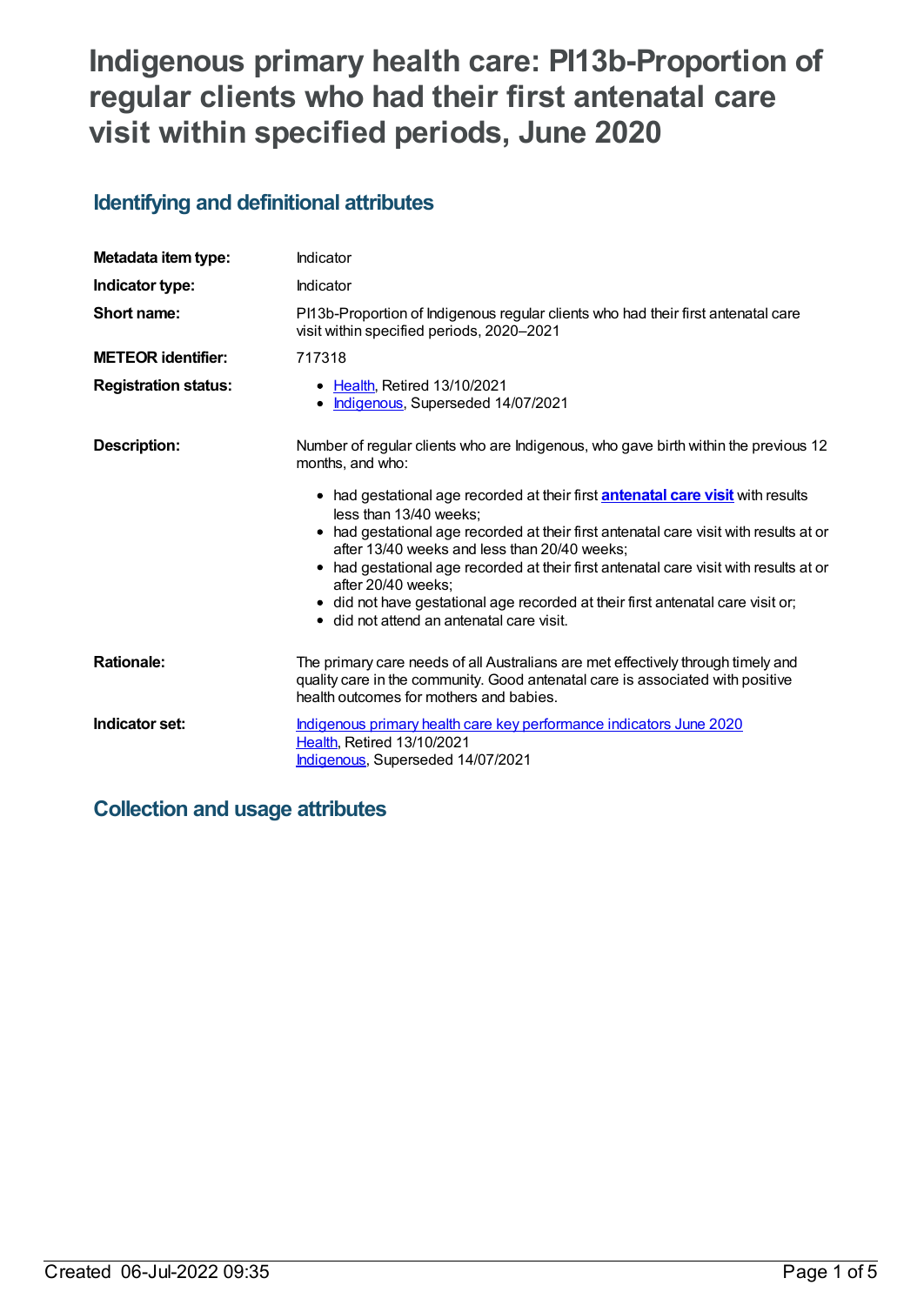| <b>Computation description:</b> | Number of regular clients who are Indigenous, who gave birth within the previous 12<br>months, and who:                                                                                                                                                                                                                                                                                                                                                                                                                                                                                           |  |
|---------------------------------|---------------------------------------------------------------------------------------------------------------------------------------------------------------------------------------------------------------------------------------------------------------------------------------------------------------------------------------------------------------------------------------------------------------------------------------------------------------------------------------------------------------------------------------------------------------------------------------------------|--|
|                                 | • had gestational age recorded at their first <b>antenatal care visit</b> with results<br>less than 13/40 weeks;<br>• had gestational age recorded at their first antenatal care visit with results at or<br>after 13/40 weeks and less than 20/40 weeks;<br>• had gestational age recorded at their first antenatal care visit with results at or<br>after 20/40 weeks;<br>• did not have gestational age recorded at their first antenatal care visit or;<br>• did not attend an antenatal care visit.<br>'Regular client' refers to a client of an Australian Government Department of Health- |  |
|                                 | funded primary health-care service (that is required to report against the Indigenous<br>primary health care key performance indicators) who has an active medical record;<br>that is, a client who has attended the Department of Health-funded primary health-<br>care service at least 3 times in 2 years.                                                                                                                                                                                                                                                                                     |  |
|                                 | 'Birth' includes live births and still births if the birthweight was at least 400 grams or<br>the gestational age was 20 weeks or more.                                                                                                                                                                                                                                                                                                                                                                                                                                                           |  |
|                                 | 'Previous 12 months' refers to either the previous financial year or the previous<br>calendar year.                                                                                                                                                                                                                                                                                                                                                                                                                                                                                               |  |
|                                 | Presented as a percentage.                                                                                                                                                                                                                                                                                                                                                                                                                                                                                                                                                                        |  |
| <b>Computation:</b>             | Calculated separately for each gestational age range.<br>(Numerator ÷ Denominator) x 100                                                                                                                                                                                                                                                                                                                                                                                                                                                                                                          |  |
| <b>Numerator:</b>               | Calculation A: Number of regular clients who are Indigenous, who gave birth within<br>the previous 12 months and who had gestational age recorded at their first<br>antenatal care visit with results less than 13/40 weeks.                                                                                                                                                                                                                                                                                                                                                                      |  |
|                                 | Calculation B: Number of regular clients who are Indigenous, who gave birth within<br>the previous 12 months and who had gestational age recorded at their first<br>antenatal care visit with results at or after 13/40 weeks and less than 20/40 weeks.                                                                                                                                                                                                                                                                                                                                          |  |
|                                 | Calculation C: Number of regular clients who are Indigenous, who gave birth within<br>the previous 12 months and who had gestational age recorded at their first<br>antenatal care visit with results at or after 20/40 weeks.                                                                                                                                                                                                                                                                                                                                                                    |  |
|                                 | Calculation D: Number of regular clients who are Indigenous, who gave birth within<br>the previous 12 months and who did not have gestational age recorded at their first<br>antenatal care visit.                                                                                                                                                                                                                                                                                                                                                                                                |  |
|                                 | Calculation E: Number of regular clients who are Indigenous, who gave birth within<br>the previous 12 months and who did not have an antenatal visit recorded.                                                                                                                                                                                                                                                                                                                                                                                                                                    |  |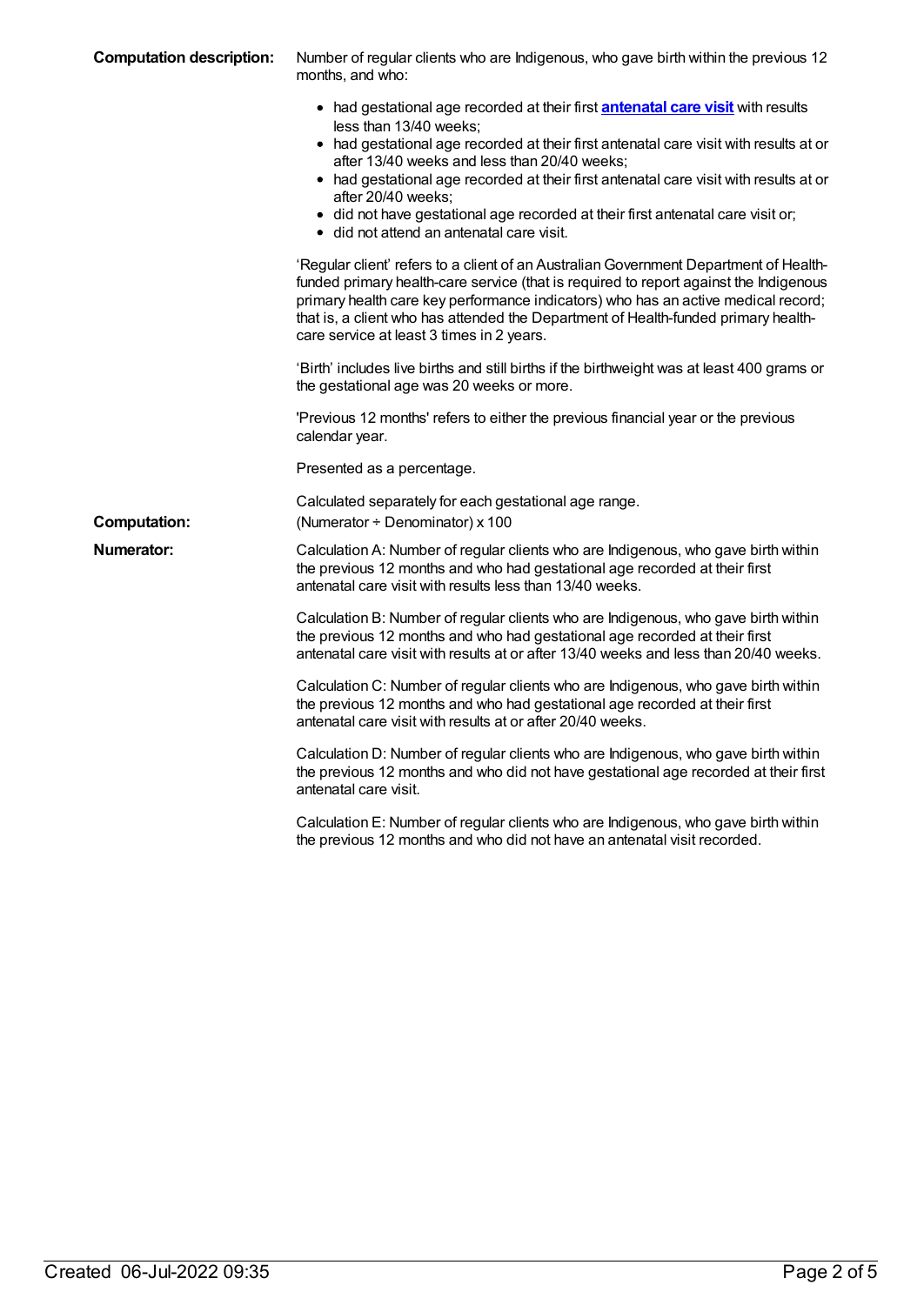[Person—age,](https://meteor.aihw.gov.au/content/303794) total years N[NN]

**Data Source**

[Indigenous](https://meteor.aihw.gov.au/content/430643) primary health care data collection

**NMDS / DSS**

[Indigenous](https://meteor.aihw.gov.au/content/715320) primary health care NBEDS 2020–21

## **Data Element / Data Set**

Person-Indigenous status, code N

**Data Source**

[Indigenous](https://meteor.aihw.gov.au/content/430643) primary health care data collection

**NMDS / DSS**

[Indigenous](https://meteor.aihw.gov.au/content/715320) primary health care NBEDS 2020–21

**Data Element / Data Set**

[Person—regular](https://meteor.aihw.gov.au/content/686291) client indicator, yes/no code N

**Data Source**

[Indigenous](https://meteor.aihw.gov.au/content/430643) primary health care data collection

**NMDS / DSS**

[Indigenous](https://meteor.aihw.gov.au/content/715320) primary health care NBEDS 2020–21

**Data Element / Data Set**

[Pregnancy—estimated](https://meteor.aihw.gov.au/content/695410) duration of pregnancy at the first antenatal care visit, total completed weeks N[N]

**Data Source**

[Indigenous](https://meteor.aihw.gov.au/content/430643) primary health care data collection

**NMDS / DSS**

[Indigenous](https://meteor.aihw.gov.au/content/715320) primary health care NBEDS 2020–21

### **Data Element / Data Set**

Product of [birth—birth](https://meteor.aihw.gov.au/content/695437) status, code N

#### **Data Source**

[Indigenous](https://meteor.aihw.gov.au/content/430643) primary health care data collection

#### **NMDS / DSS**

[Indigenous](https://meteor.aihw.gov.au/content/715320) primary health care NBEDS 2020–21

#### **Guide for use**

All births (live, still) of more than 20 weeks gestation or more than 400 grams.

**Denominator:** Calculation A, B, C, D and E: Total number of regular clients who are Indigenous and who gave birth within the previous 12 months.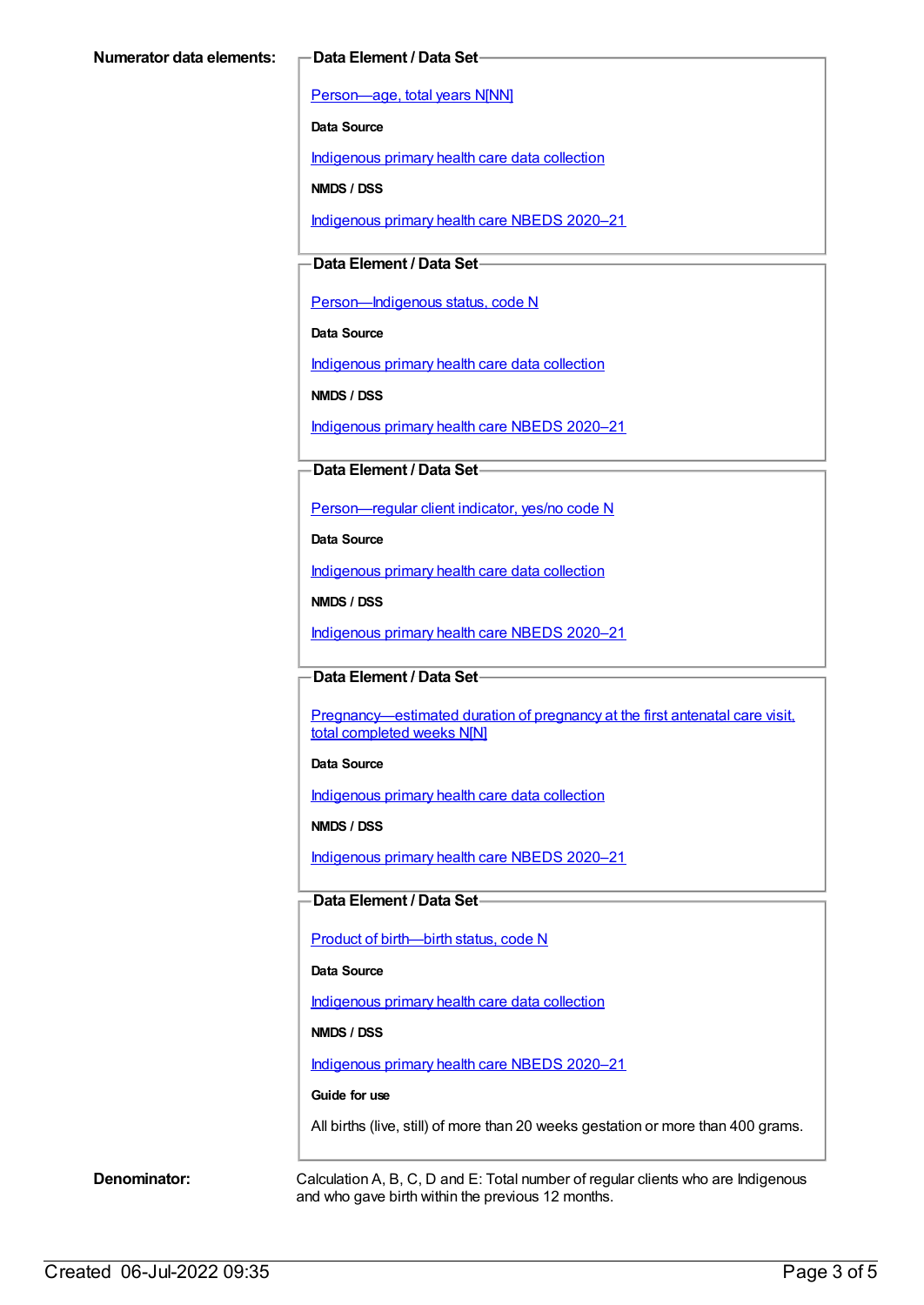#### **Denominator data elements:**

#### **Data Element / Data Set**

[Person—Indigenous](https://meteor.aihw.gov.au/content/602543) status, code N

**Data Source**

[Indigenous](https://meteor.aihw.gov.au/content/430643) primary health care data collection

**NMDS / DSS**

[Indigenous](https://meteor.aihw.gov.au/content/715320) primary health care NBEDS 2020–21

**Data Element / Data Set**

Person-sex, code X

**Data Source**

[Indigenous](https://meteor.aihw.gov.au/content/430643) primary health care data collection

**NMDS / DSS**

[Indigenous](https://meteor.aihw.gov.au/content/715320) primary health care NBEDS 2020–21

### **Data Element / Data Set**

[Person—regular](https://meteor.aihw.gov.au/content/686291) client indicator, yes/no code N

**Data Source**

[Indigenous](https://meteor.aihw.gov.au/content/430643) primary health care data collection

**NMDS / DSS**

[Indigenous](https://meteor.aihw.gov.au/content/715320) primary health care NBEDS 2020–21

#### **Data Element / Data Set**

Product of [birth—birth](https://meteor.aihw.gov.au/content/695437) status, code N

**Data Source**

[Indigenous](https://meteor.aihw.gov.au/content/430643) primary health care data collection

**NMDS / DSS**

[Indigenous](https://meteor.aihw.gov.au/content/715320) primary health care NBEDS 2020–21

#### **Disaggregation:** Mother's age group:

a) less than 20 years b) 20–34 years c) 35 years and over.

**Disaggregation data elements:**

#### **Data Element / Data Set**

[Person—age,](https://meteor.aihw.gov.au/content/303794) total years N[NN]

**Data Source**

[Indigenous](https://meteor.aihw.gov.au/content/430643) primary health care data collection

**NMDS / DSS**

[Indigenous](https://meteor.aihw.gov.au/content/715320) primary health care NBEDS 2020–21